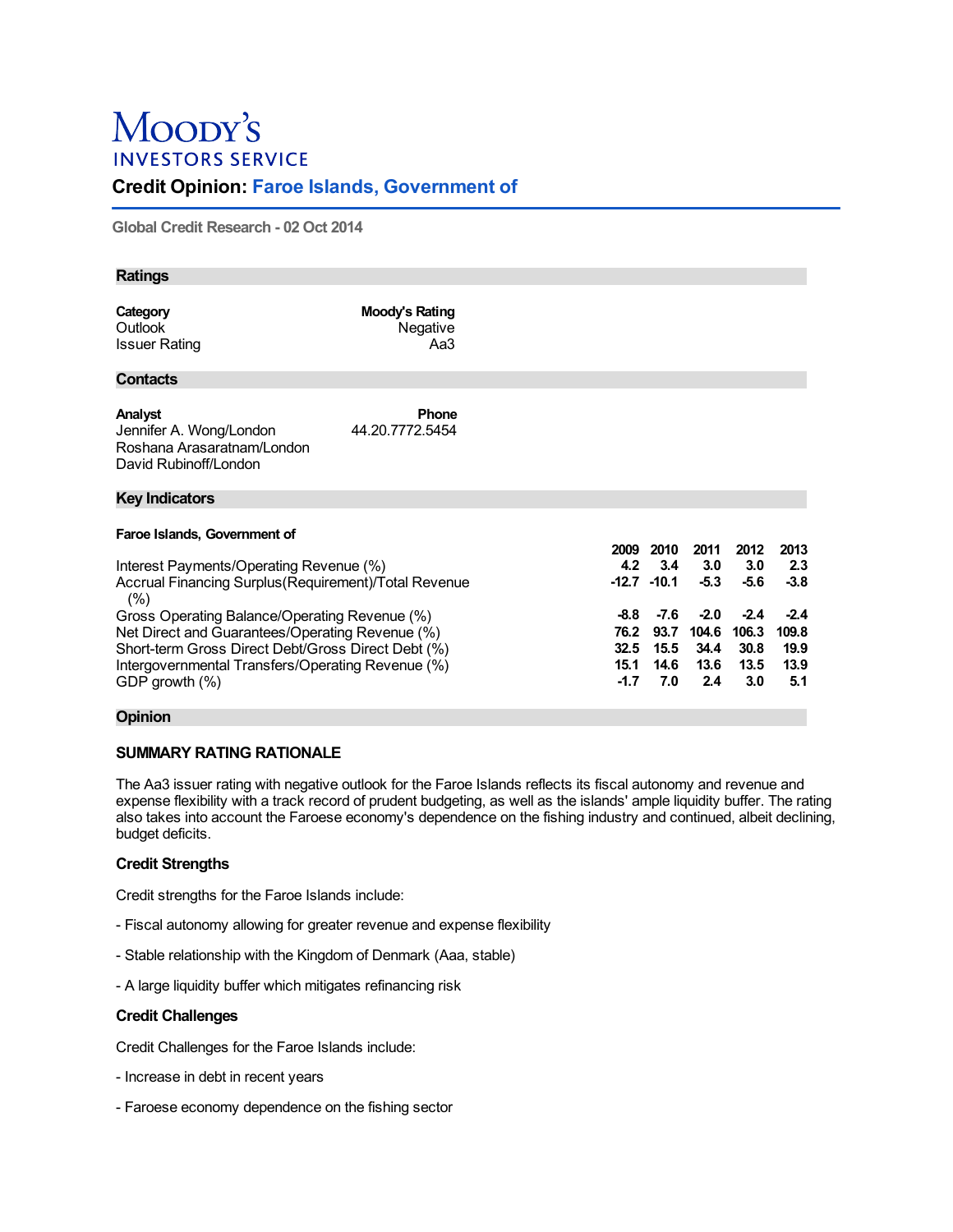- Budget continues to be in deficit, but plans to bring back to surplus by 2016

#### **Rating Outlook**

The negative outlook reflects continued budgetary pressures due to the long deficit reduction period (2008 to 2015).

What Could Change the Rating Up

A return to structurally balanced budgets combined with steady debt reduction could put upward pressure on the rating.

### What Could Change the Rating Down

The rating could come under pressure if the Faroe Islands were to incur materially larger deficits than currently projected and fail to implement their deficit reduction plan and/or materially increase borrowing above current projections. A weakening of the Faroe Islands' relationship with Denmark could also put the rating under pressure.

#### **Issuer Profile**

The Faroe Islands an autonomy, which forms part of the Kingdom of Denmark and consists of 18 islands located in the Atlantic Ocean, between Scotland and Iceland. It has a population of approximately 48,000.

# **DETAILED RATING CONSIDERATIONS**

The rating assigned to Faroe Islands combines (1) a baseline credit assessment (BCA) of a2 and (2) a strong likelihood of extraordinary support coming from the Danish Government (Aaa stable).

#### **Baseline Credit Assessment**

#### FISCAL AUTONOMY ALLOWING FOR GREATER REVENUE AND EXPENSE FLEXIBILITY

While part of the Kingdom of Denmark, the Faroe Islands have been governed by the Home Rule Act since 1948, which gives the Faroese government full powers to set its tax rates and fees, and to set levels of spending on the services it provides.

This broad control over revenue supports Faroese financial flexibility; 89% of the Faroese government's operating revenues are derived from sources under its control, such as income and company taxes, VAT, import duties, sales of products and services, and other sources. The Kingdom of Denmark provides an annual block grant which accounts for the remaining 11% of the Faroes' operating revenues. This grant is for "Joint Matters" that have not been transferred to Faroese control (see below for relationship with Denmark).

Historically the Faroese government has implemented substantial cuts in spending when required (e.g., during the crisis of the 1990s when the government cut spending by 5% in 1992 and 10% in 1993). However following the global economic crisis in 2008-09, instead of spending cuts, the Faroes opted to increase debt. More recently, the Faroese government has announced spending reductions as part of its deficit reduction plan, though details are still to follow.

# STABLE RELATIONSHIP WITH THE KINGDOM OF DENMARK

The Faroes' relationship with Denmark (Aaa stable) is stable and we view it is unlikely to change in the medium term. In 1948, the Faroe Islands was granted Home Rule, and in 2005 it gained further authority over matters described below.

The Faroese control "Special Matters" covering the economy, finances (independence to raise taxes) , industry, foreign trade, mineral rights, and the educational system. "Joint Matters" are administered by the Danish Government according to the laws of the Kingdom of Denmark, although some may be wholly or partly assigned to the Faroe Islands, or undertaken by Danish and Faroese authorities jointly. Currently matters under the Danish realm comprise the police force, judicial system and banking supervision.

The Faroe Islands elect their own parliament (Lagtinget) and the islands are governed by the Faroese government (Landsstyret), which is responsible for their own finances. In addition, the Faroe Islands have two seats in the Danish Parliament, which historically has lent influence in Danish politics, particularly in parliaments characterised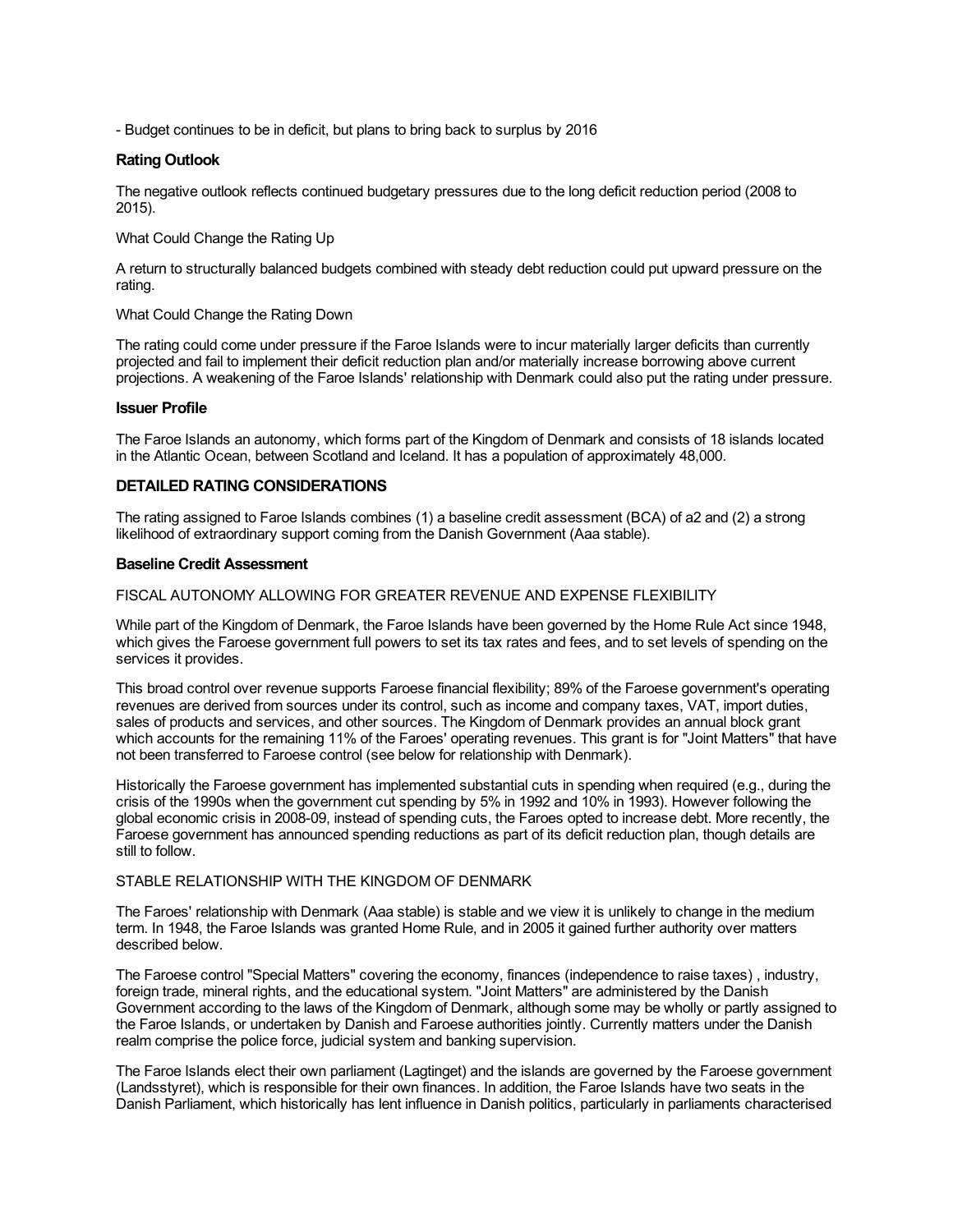by tight majorities. As mentioned previously, Denmark also provides an annual block grant intended to be used for social welfare and health sectors. These transfers are generally spent on health care and social care but the Faroese government has freedom over how the grant is used.

If the Faroe Islands were to secede from Denmark, it would likely require a referendum; however, the debate over independence has received less attention and political support in recent years. We do not expect any changes in the near term and moreover, we would expect any changes, if they were to occur, to be gradual.

### A LARGE LIQUIDITY BUFFER WHICH MITIGATES REFINANCING RISK

The Faroe Islands maintains a large liquidity reserve, with a policy to hold a reserve that is no smaller than 15% of GDP (or approximately 35% of operating revenues) and that always exceeds necessary borrowing in a single year. This ample reserve mitigates refinancing risk. As of 2014, the reserve fund was approximately DKK2.1 billion, or roughly 34% of total revenues and 40% of net debt. The fund is invested in a portfolio of highly rated securities and aims to maximise the return within clearly defined risk limits. Furthermore, current debtmanagement policies also seek to limit annual debt maturities at less than 70% of the liquidity fund.

### INCREASE IN DEBT IN RECENT YEARS

The Faroe Islands has independent borrowing powers, with DKK5.3 billion of outstanding debt (at end 2013). The debt maturity profile requires refinancing of approximately DKK one billion annually with the debt mainly bought by small and mid-sized Danish financial institutions.

Although direct debt has not exceeded 40% of GDP, the Faroe Islands' debt levels have trended upwards in recent years. Direct debt stood at approximately 101% of operating revenues at end 2013, compared with 60% at end 2008. Whilst the debt level is expected to remain high in the near term, debt intake should slow alongside the Islands' deficit reduction plan.

Additionally, Faroe islands has unfunded liabilities under the life insurance company, Foroya Livstrygging (LIV), which we include in the calculation of the government's debt. This pension scheme was fully self-funded until 2008 and until then had not generated any liabilities to taxpayers. However, since the onset of the financial crisis, LIV's funding ratio has fallen below 100%. Unfunded liabilities declined at end 2013 though to DKK506 million from DKK817 million the year previous. Moody's will continue to monitor the progress of the scheme closely, as it increases the government's indirect debt burden.

Indirect debt also includes DKK1.1 billion in municipal debt, which is excluded from net debt as this is deemed selfsupporting. The Ministry of Finance is responsible for the supervision of the municipalities, and the Faroese Islands ultimately guarantees all outstanding debt issued by the municipalities. Municipal governments account for more than 20% of general government spending and have considerable flexibility in terms of spending, particularly for capital investments. They can incur debt of up to their level of total tax revenues, and to date have not been well integrated into the national budgeting process. Reforms are proposed to bring their finances more in line with national priorities. The islands' 30 municipalities vary widely in terms of size, from fewer than 50 inhabitants to approximately 20,000; as a result, any reform remains an ongoing and still-unresolved political process. Amongst the measures under consideration current reform priorities include moving responsibility for elderly care to municipalities.

### FAROESE ECONOMY DEPENDENCE ON THE FISHING SECTOR

Despite some diversification over the last 10 years, the Faroese economy continues to rely on fishing and fishing related industries. Fishing accounts for more than 90% of exports, 15% of the labour force (including aquaculture) and almost one quarter of GDP, supporting the archipelago's tax revenues. While the share of fishing or fishing related activities in GDP has been on a declining trend, the high exposure introduces economic volatility, largely driven by the variability of fish prices and for inputs such as petroleum, as well as the risks of over exploitation of stocks. However since the 1990s, the Faroes' fishing industry has diversified to species other than cod and haddock and the Faroes have also diversified export markets to non-EU countries, such as Russia (11.5% of exports in 2013), Nigeria (7.4%) and China (6.6%).

In recent years, the Faroe Islands and the European Union (its largest fish export market) have engaged in disputes over fishing quotas. In March 2013, the Faroe Islands unilaterally increased its quota for herring and mackerel and EU member states responded in August 2013 by imposing sanctions on herring and mackerel caught in Faroese waters. The sanctions banned imports of both mackerel and herring products from the archipelago and banned some of its fishing boats from docking in EU ports, including Denmark. The sanctions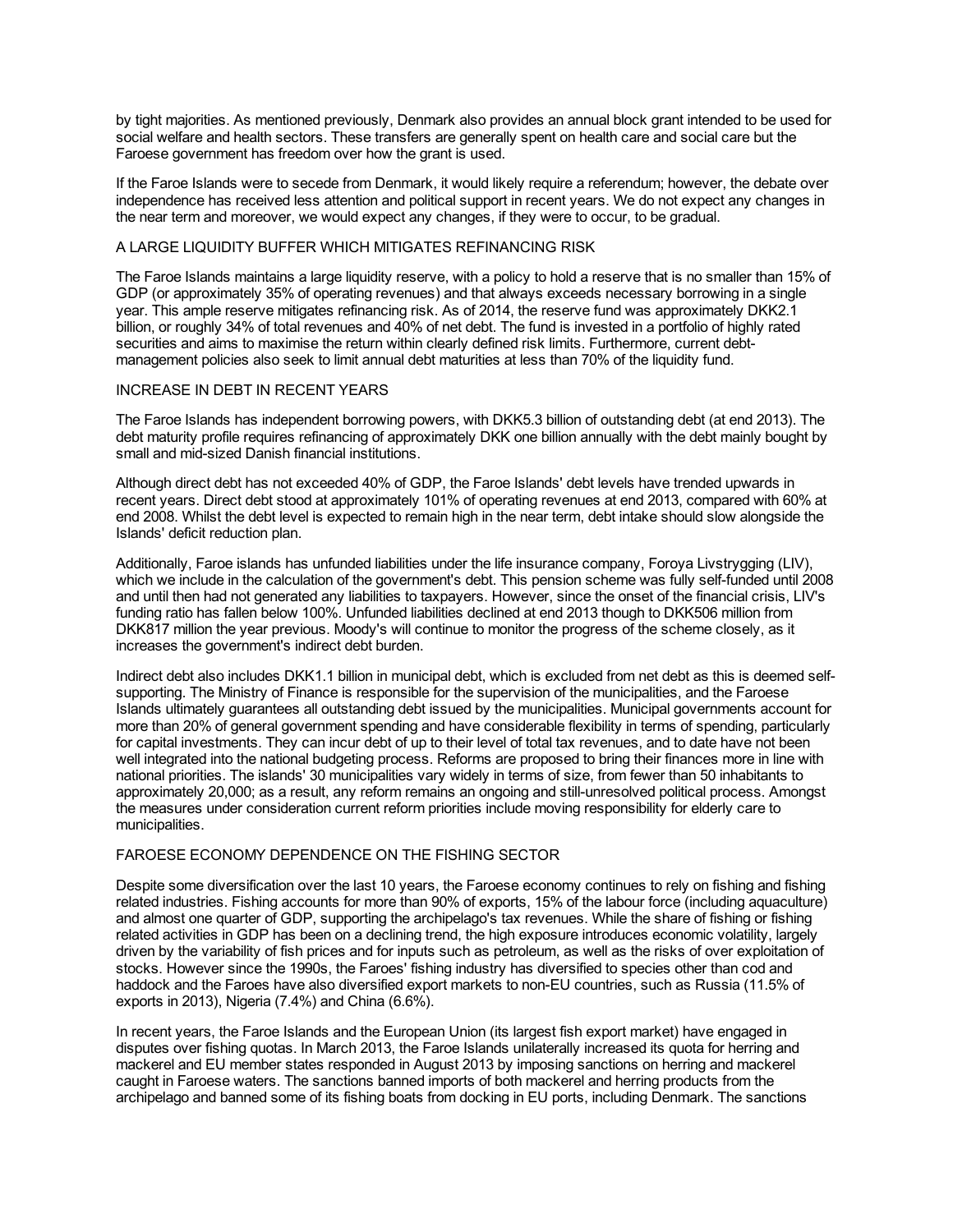came at a sensitive time for the Faroese economy as the Faroese government has posted a deficit every year since 2008, and any negative effect on the fishing sector and Faroese economy would have placed further pressure on the country's deficit reduction plan. In June 2014, however, the Faroe Islands and EU reached an agreement to end the sanctions, which was implemented in August 2014. Though evidence so far point to a muted impact from the sanctions, the end of the sanctions is credit positive for the Faroes as the EU trade sanctions constituted an economic threat to the archipelago.

# BUDGET CONTINUES TO BE IN DEFICIT, BUT PLANS TO BRING BACK TO SURPLUS BY 2016

The Faroe Islands have reported deficits over the last seven years as the government increased spending to aid economic recovery after the 2008 crisis. As a result of the deficits, net debt (including long and short term debt and guarantees to LIV) has increased significantly from around 62% of operating revenues in 2007 to an average of 104% from 2010-2013.

The government projects further deficits until the end of 2015. The long deficit reduction period means that Faroese reliance on debt financing will remain at historically high levels, at least until the deficit starts declining and returns to balance by 2016.

In recent years, deficits have declined primarily through increases in revenue. Income tax increased by 22% over 2009 through 2013 and indirect taxes registered an increase of 6% over the same period. Plans to return to a balanced budget position in 2016, however, will require measures particularly on the spending side. While there is a general consensus on the return to balance in 2016, there are differences between political parties on how this will be achieved. Detailed plans on how spending will be reduced and deficit targets achieved are still to follow, presenting some implementation risks of achieving spending cuts envisioned. Nevertheless, historical performance shows that Faroese budgets closely match actual performance. We will continue to monitor progress in achieving the fiscal plan and the return to a balanced budget position.

# **Extraordinary Support Considerations**

We assign a strong likelihood of extraordinary support from the Kingdom of Denmark, reflecting our assessment that the current relationship with the Kingdom of Denmark is unlikely to change in the medium term and the intensive extraordinary support provided to the islands in response to the financial crisis of the 1990s.

Denmark has no formal obligation to provide extraordinary support to the Faroe Islands, however, it has historically supported the Faroes on a number of occasions. In the 1990s, the Faroese government borrowed largely from Denmark, given the scale of the crisis - in order to fund the nationalisation of Føroya Banki and Sjovinnubankin and to bridge the deficits of the recovery plan. As reforms were established, the Faroese began standalone borrowing, ultimately using these and other funds to repay Denmark. In 2010 Denmark (through Finansiel Stabilitet) also assumed control over EiK, a failing bank with operations in both the Faroes and on the Danish mainland. This action is consistent with Denmark being responsible for financial regulation (the banking sector). The relationship with Denmark remains important as a likely source of liquidity support, were independent financing to be again tested.

### **Output of the Baseline Credit Assessment Scorecard**

In the case of the Faroe Islands, the BCA matrix generates an estimated BCA of aa3 compared to the BCA of a2 assigned by the rating committee. The matrix-generated BCA of aa3 reflects (1) an idiosyncratic risk score of 4 (presented below) on a 1 to 9 scale, where 1 represents the strongest relative credit quality and 9 the weakest; and (2) a systemic risk score of Aaa, as reflected in the sovereign bond rating (Aaa stable). The two notch differential reflects a number of factors not captured in the scorecard including: 1) the Faroese industry concentration on fishing sector which we consider to be insufficiently captured in scorecard; 2) Faroe Islands' reliance on small and mid-sized Danish financial institutions for debt refinancing; 3) small population limiting revenue generation.

The idiosyncratic risk scorecard and BCA matrix, which generates estimated baseline credit assessments from a set of qualitative and quantitative credit metrics, are tools used by the rating committee in assessing regional and local government credit quality. The credit metrics captured by these tools provide a good statistical gauge of stand-alone credit strength and, in general, higher ratings can be expected among issuers with the highest scorecard-estimated BCAs. Nevertheless, the scorecard-estimated BCAs do not substitute for rating committee judgments regarding individual baseline credit assessments, nor is the scorecard a matrix for automatically assigning or changing these assessments. Scorecard results have limitations in that they are backward-looking, using historical data, while the assessments are forward-looking opinions of credit strength. Concomitantly, the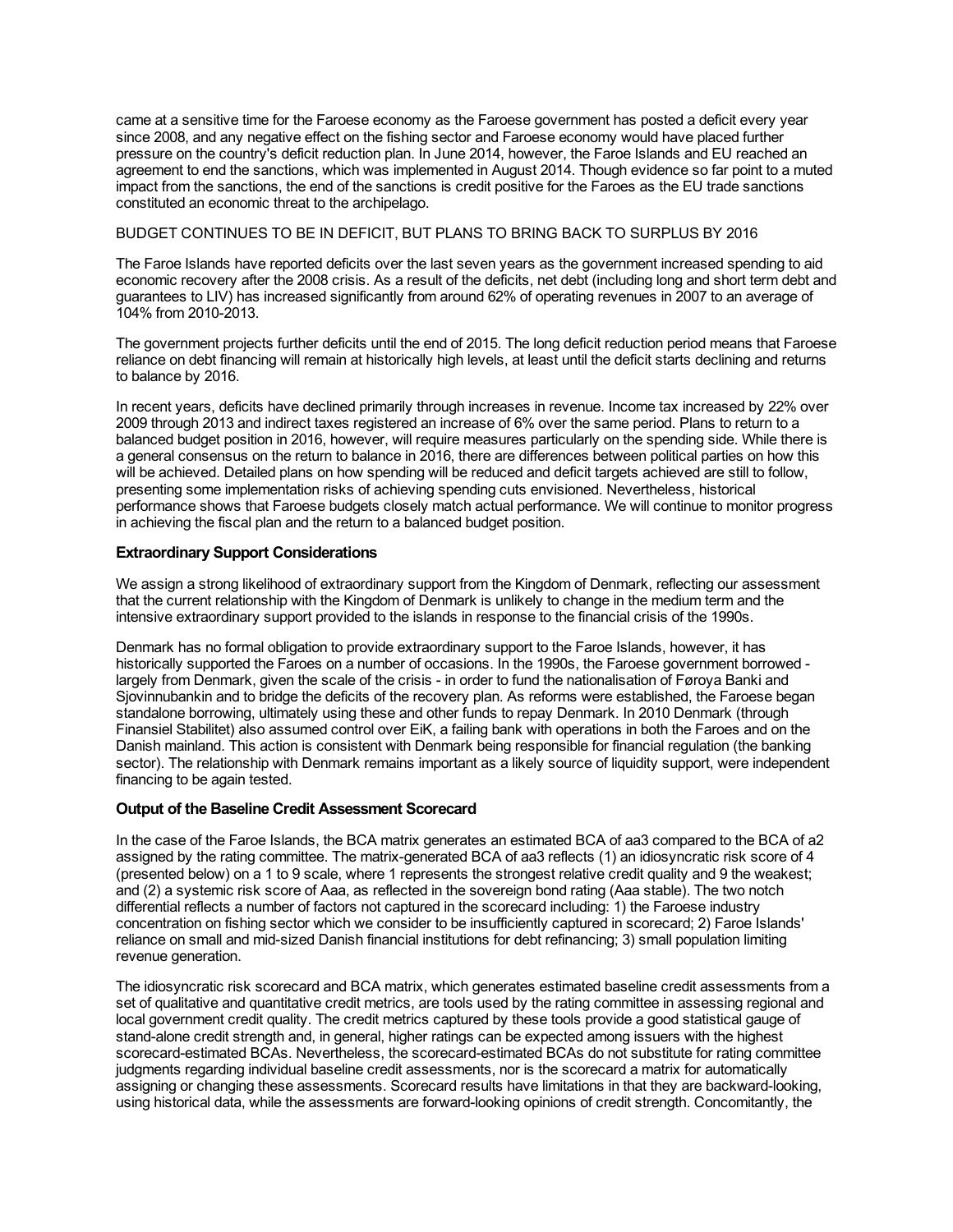limited number of variables included in these tools cannot fully capture the breadth and depth of our credit analysis.

# **ABOUT MOODY'S SUB-SOVEREIGN RATINGS**

#### National and Global Scale Ratings

Moody's National Scale Ratings (NSRs) are intended as relative measures of creditworthiness among debt issues and issuers within a country, enabling market participants to better differentiate relative risks. NSRs differ from Moody's global scale ratings in that they are not globally comparable with the full universe of Moody's rated entities, but only with NSRs for other rated debt issues and issuers within the same country. NSRs are designated by a ".nn" country modifier signifying the relevant country, as in ".mx" for Mexico. For further information on Moody's approach to national scale ratings, please refer to Moody's Rating Implementation Guidance published in June 2014 entitled "Mapping Moody's National Scale Ratings to Global Scale Ratings."

The Moody's Global Scale rating for issuers and issues allows investors to compare the issuer's/issue's creditworthiness to all others in the world, rather than merely in one country. It incorporates all risks relating to that country, including the potential volatility of the national economy.

#### Baseline Credit Assessment

Baseline credit assessments (BCAs) are opinions of entity's standalone intrinsic strength, absent any extraordinary support from a government. Contractual relationships and any expected ongoing annual subsidies from the government are incorporated in BCAs and, therefore, are considered intrinsic to an issuer's standalone financial strength.

BCAs are expressed on a lower-case alpha-numeric scale that corresponds to the alpha-numeric ratings of the global long-term rating scale.

#### Extraordinary Support

Extraordinary support is defined as action taken by a supporting government to prevent a default by a regional or local government (RLG) and could take different forms, ranging from a formal guarantee to direct cash infusions to facilitating negotiations with lenders to enhance access to needed financing. Extraordinary support is described as either low (0% - 30%), moderate (31% - 50%), strong (51% - 70%), high (71% - 90%) or very high (91% - 100%).

#### **Rating Factors**

#### **Faroe Islands, Government of**

| <b>Baseline Credit Assessment</b>                          |                | Score   Value | Sub-factor<br>Weighting | Sub-factor<br><b>Total</b> | Factor<br>Weighting | <b>Total</b> |
|------------------------------------------------------------|----------------|---------------|-------------------------|----------------------------|---------------------|--------------|
| Scorecard                                                  |                |               |                         |                            |                     |              |
| <b>Factor 1: Economic Fundamentals</b>                     |                |               |                         |                            |                     |              |
| Economic strength                                          | 7              | 87.58         | 70%                     | 7.6                        | 20%                 | 1.52         |
| <b>Economic volatility</b>                                 | 9              |               | 30%                     |                            |                     |              |
| <b>Factor 2: Institutional Framework</b>                   |                |               |                         |                            |                     |              |
| Legislative background                                     | 1              |               | 50%                     |                            | 20%                 | 0.20         |
| Financial flexibility                                      | 1              |               | 50%                     |                            |                     |              |
| Factor 3: Financial Performance and Debt<br><b>Profile</b> |                |               |                         |                            |                     |              |
| Gross operating balance / operating<br>revenues (%)        | $\overline{7}$ | $-2.34$       | 12.5%                   | 4                          | 30%                 | 1.20         |
| Interest payments / operating revenues (%)                 | 3              | 2.61          | 12.5%                   |                            |                     |              |
| Liquidity                                                  | 1              |               | 25%                     |                            |                     |              |
| Net direct and indirect debt / operating<br>revenues (%)   | 7              | 109.78        | 25%                     |                            |                     |              |
| Short-term direct debt / total direct debt (%)             | 3              | 19.94         | 25%                     |                            |                     |              |
| <b>Factor 4: Governance and Management -</b><br><b>MAX</b> |                |               |                         |                            |                     |              |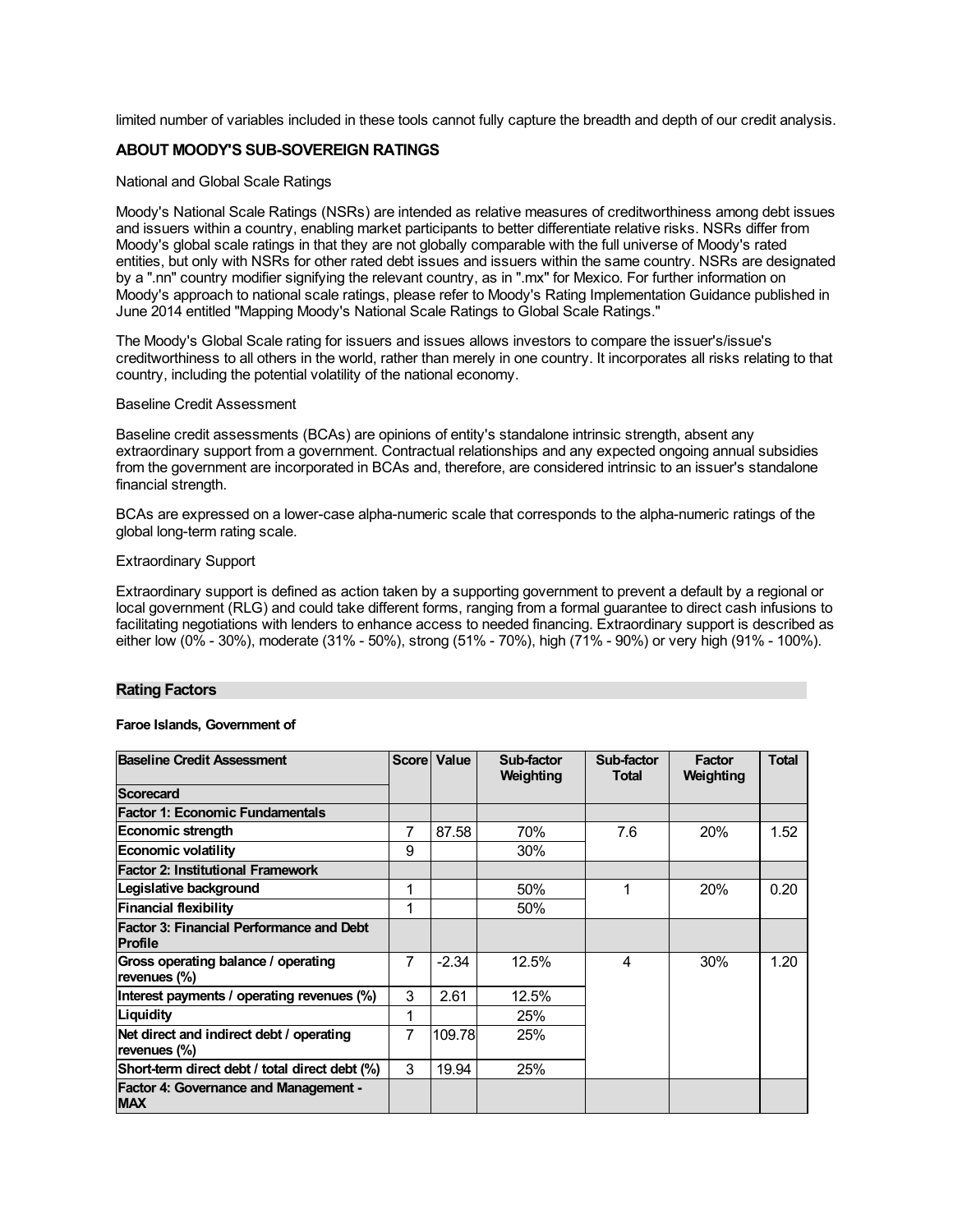| <b>Risk controls and financial management</b> |   |  | 30% | 1.50    |
|-----------------------------------------------|---|--|-----|---------|
| Investment and debt management                | 5 |  |     |         |
| <b>Transparency and disclosure</b>            |   |  |     |         |
| <b>Idiosyncratic Risk Assessment</b>          |   |  |     | 4.42(4) |
| <b>Systemic Risk Assessment</b>               |   |  |     | Aaa     |
| <b>Suggested BCA</b>                          |   |  |     | aa3     |

This publication does not announce a credit rating action. For any credit ratings referenced in this publication, please see the ratings tab on the issuer/entity page on [http://www.moodys.com](http://www.moodys.com/) for the most updated credit rating action information and rating history.

# Moopy's **INVESTORS SERVICE**

© 2014 Moody's Corporation, Moody's Investors Service, Inc., Moody's Analytics, Inc. and/or their licensors and affiliates (collectively, "MOODY'S"). All rights reserved.

**CREDIT RATINGS ISSUED BY MOODY'S INVESTORS SERVICE, INC. ("MIS") AND ITS AFFILIATES ARE MOODY'S CURRENT OPINIONS OF THE RELATIVE FUTURE CREDIT RISK OF ENTITIES, CREDIT COMMITMENTS, OR DEBT OR DEBT-LIKE SECURITIES, AND CREDIT RATINGS AND RESEARCH PUBLICATIONS PUBLISHED BY MOODY'S ("MOODY'S PUBLICATION") MAY INCLUDE MOODY'S CURRENT OPINIONS OF THE RELATIVE FUTURE CREDIT RISK OF ENTITIES, CREDIT COMMITMENTS, OR DEBT OR DEBT-LIKE SECURITIES. MOODY'S DEFINES CREDIT RISK AS THE RISK THAT AN ENTITY MAY NOT MEET ITS CONTRACTUAL, FINANCIAL OBLIGATIONS AS THEY COME DUE AND ANY ESTIMATED FINANCIAL LOSS IN THE EVENT OF DEFAULT. CREDIT RATINGS DO NOT ADDRESS ANY OTHER RISK, INCLUDING BUT NOT LIMITED TO: LIQUIDITY RISK, MARKET VALUE RISK, OR PRICE VOLATILITY. CREDIT RATINGS AND MOODY'S OPINIONS INCLUDED IN MOODY'S PUBLICATIONS ARE NOT STATEMENTS OF CURRENT OR HISTORICAL FACT. MOODY'S PUBLICATIONS MAY ALSO INCLUDE QUANTITATIVE MODEL-BASED ESTIMATES OF CREDIT RISK AND RELATED OPINIONS OR COMMENTARY PUBLISHED BY MOODY'S ANALYTICS, INC. CREDIT RATINGS AND MOODY'S PUBLICATIONS DO NOT CONSTITUTE OR PROVIDE INVESTMENT OR FINANCIAL ADVICE, AND CREDIT RATINGS AND MOODY'S PUBLICATIONS ARE NOT AND DO NOT PROVIDE RECOMMENDATIONS TO PURCHASE, SELL, OR HOLD PARTICULAR SECURITIES. NEITHER CREDIT RATINGS NOR MOODY'S PUBLICATIONS COMMENT ON THE SUITABILITY OF AN INVESTMENT FOR ANY PARTICULAR INVESTOR. MOODY'S ISSUES ITS CREDIT RATINGS AND PUBLISHES MOODY'S PUBLICATIONS WITH THE EXPECTATION AND UNDERSTANDING THAT EACH INVESTOR WILL, WITH DUE CARE, MAKE ITS OWN STUDY AND EVALUATION OF EACH SECURITY THAT IS UNDER CONSIDERATION FOR PURCHASE, HOLDING, OR SALE.**

MOODY'S CREDIT RATINGS AND MOODY'S PUBLICATIONS ARE NOT INTENDED FOR USE BY RETAIL INVESTORS AND IT WOULD BE RECKLESS FOR RETAIL INVESTORS TO CONSIDER MOODY'S CREDIT RATINGS OR MOODY'S PUBLICATIONS IN MAKING ANY INVESTMENT DECISION. IF IN DOUBT YOU SHOULD CONTACT YOUR FINANCIAL OR OTHER PROFESSIONAL ADVISER.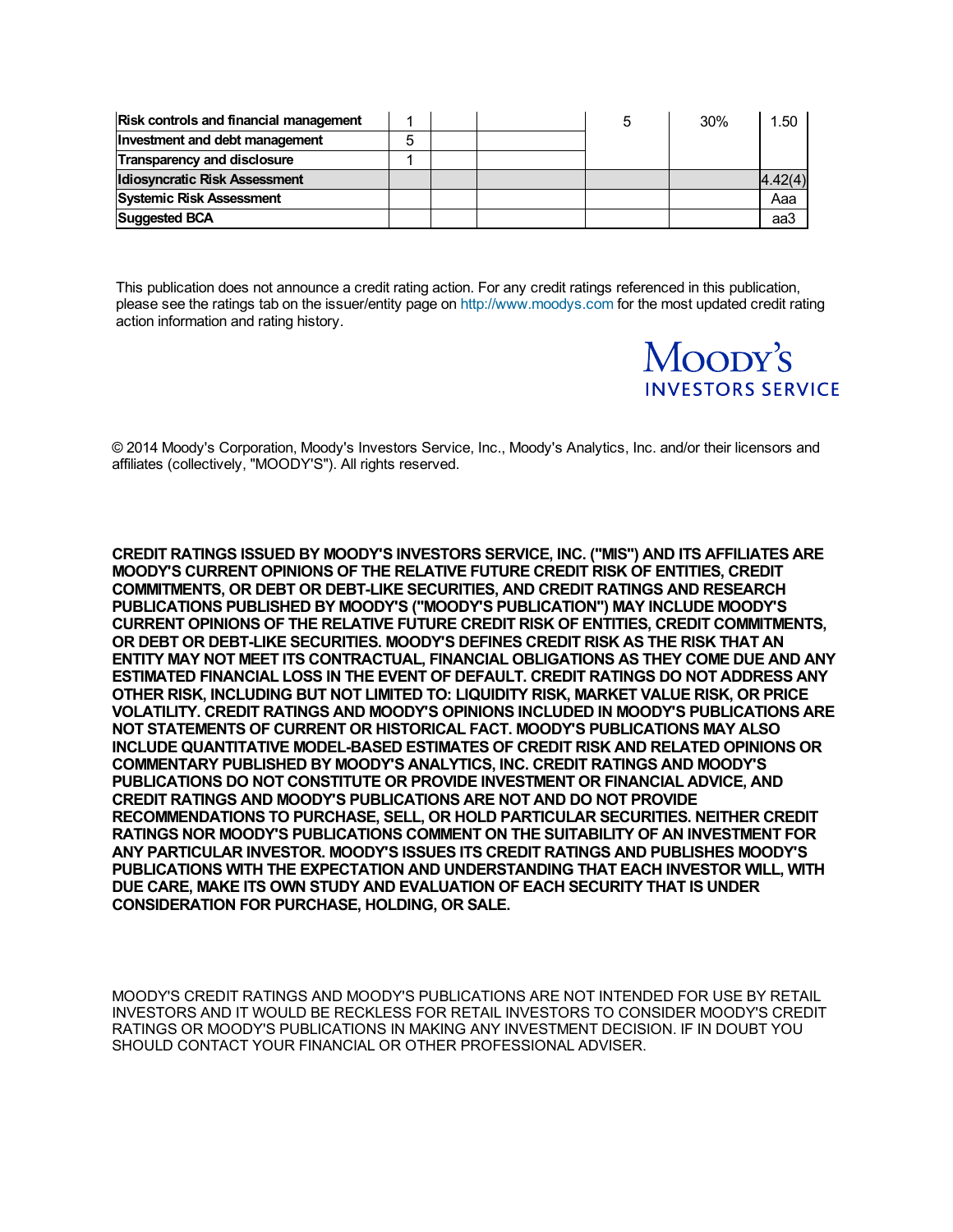ALL INFORMATION CONTAINED HEREIN IS PROTECTED BY LAW, INCLUDING BUT NOT LIMITED TO, COPYRIGHT LAW, AND NONE OF SUCH INFORMATION MAY BE COPIED OR OTHERWISE REPRODUCED, REPACKAGED, FURTHER TRANSMITTED, TRANSFERRED, DISSEMINATED, REDISTRIBUTED OR RESOLD, OR STORED FOR SUBSEQUENT USE FOR ANY SUCH PURPOSE, IN WHOLE OR IN PART, IN ANY FORM OR MANNER OR BY ANY MEANS WHATSOEVER, BY ANY PERSON WITHOUT MOODY'S PRIOR WRITTEN CONSENT.

All information contained herein is obtained by MOODY'S from sources believed by it to be accurate and reliable. Because of the possibility of human or mechanical error as well as other factors, however, all information contained herein is provided "AS IS" without warranty of any kind. MOODY'S adopts all necessary measures so that the information it uses in assigning a credit rating is of sufficient quality and from sources MOODY'S considers to be reliable including, when appropriate, independent third-party sources. However, MOODY'S is not an auditor and cannot in every instance independently verify or validate information received in the rating process or in preparing the Moody's Publications.

To the extent permitted by law, MOODY'S and its directors, officers, employees, agents, representatives, licensors and suppliers disclaim liability to any person or entity for any indirect, special, consequential, or incidental losses or damages whatsoever arising from or in connection with the information contained herein or the use of or inability to use any such information, even if MOODY'S or any of its directors, officers, employees, agents, representatives, licensors or suppliers is advised in advance of the possibility of such losses or damages, including but not limited to: (a) any loss of present or prospective profits or (b) any loss or damage arising where the relevant financial instrument is not the subject of a particular credit rating assigned by MOODY'S.

To the extent permitted by law, MOODY'S and its directors, officers, employees, agents, representatives, licensors and suppliers disclaim liability for any direct or compensatory losses or damages caused to any person or entity, including but not limited to by any negligence (but excluding fraud, willful misconduct or any other type of liability that, for the avoidance of doubt, by law cannot be excluded) on the part of, or any contingency within or beyond the control of, MOODY'S or any of its directors, officers, employees, agents, representatives, licensors or suppliers, arising from or in connection with the information contained herein or the use of or inability to use any such information.

NO WARRANTY, EXPRESS OR IMPLIED, AS TO THE ACCURACY, TIMELINESS, COMPLETENESS, MERCHANTABILITY OR FITNESS FOR ANY PARTICULAR PURPOSE OF ANY SUCH RATING OR OTHER OPINION OR INFORMATION IS GIVEN OR MADE BY MOODY'S IN ANY FORM OR MANNER WHATSOEVER.

MIS, a wholly-owned credit rating agency subsidiary of Moody's Corporation ("MCO"), hereby discloses that most issuers of debt securities (including corporate and municipal bonds, debentures, notes and commercial paper) and preferred stock rated by MIS have, prior to assignment of any rating, agreed to pay to MIS for appraisal and rating services rendered by it fees ranging from \$1,500 to approximately \$2,500,000. MCO and MIS also maintain policies and procedures to address the independence of MIS's ratings and rating processes. Information regarding certain affiliations that may exist between directors of MCO and rated entities, and between entities who hold ratings from MIS and have also publicly reported to the SEC an ownership interest in MCO of more than 5%, is posted annually